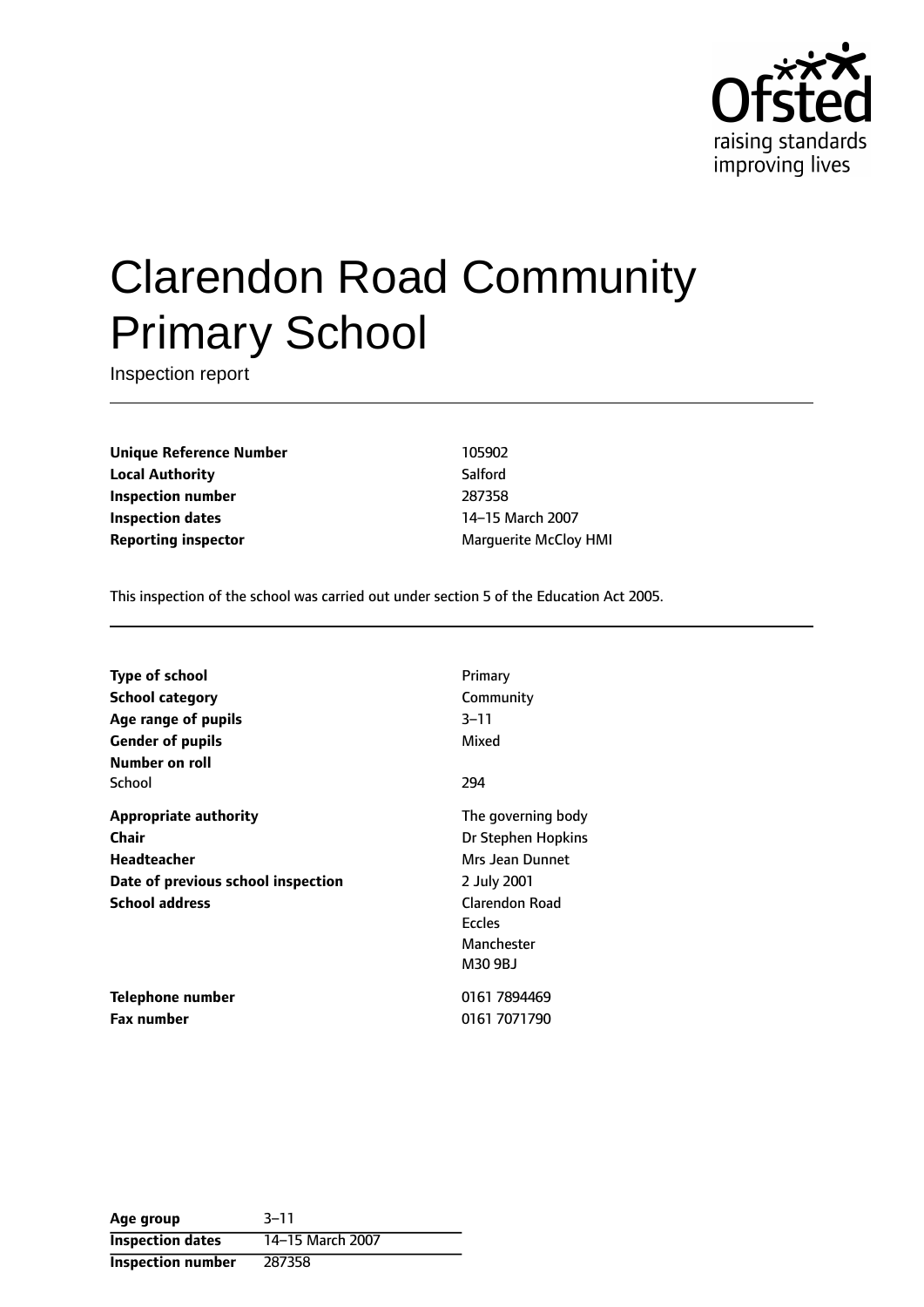.

© Crown copyright 2007

#### Website: www.ofsted.gov.uk

This document may be reproduced in whole or in part for non-commercial educational purposes, provided that the information quoted is reproduced without adaptation and the source and date of publication are stated.

Further copies of this report are obtainable from the school. Under the Education Act 2005, the school must provide a copy of this report free of charge to certain categories of people. A charge not exceeding the full cost of reproduction may be made for any other copies supplied.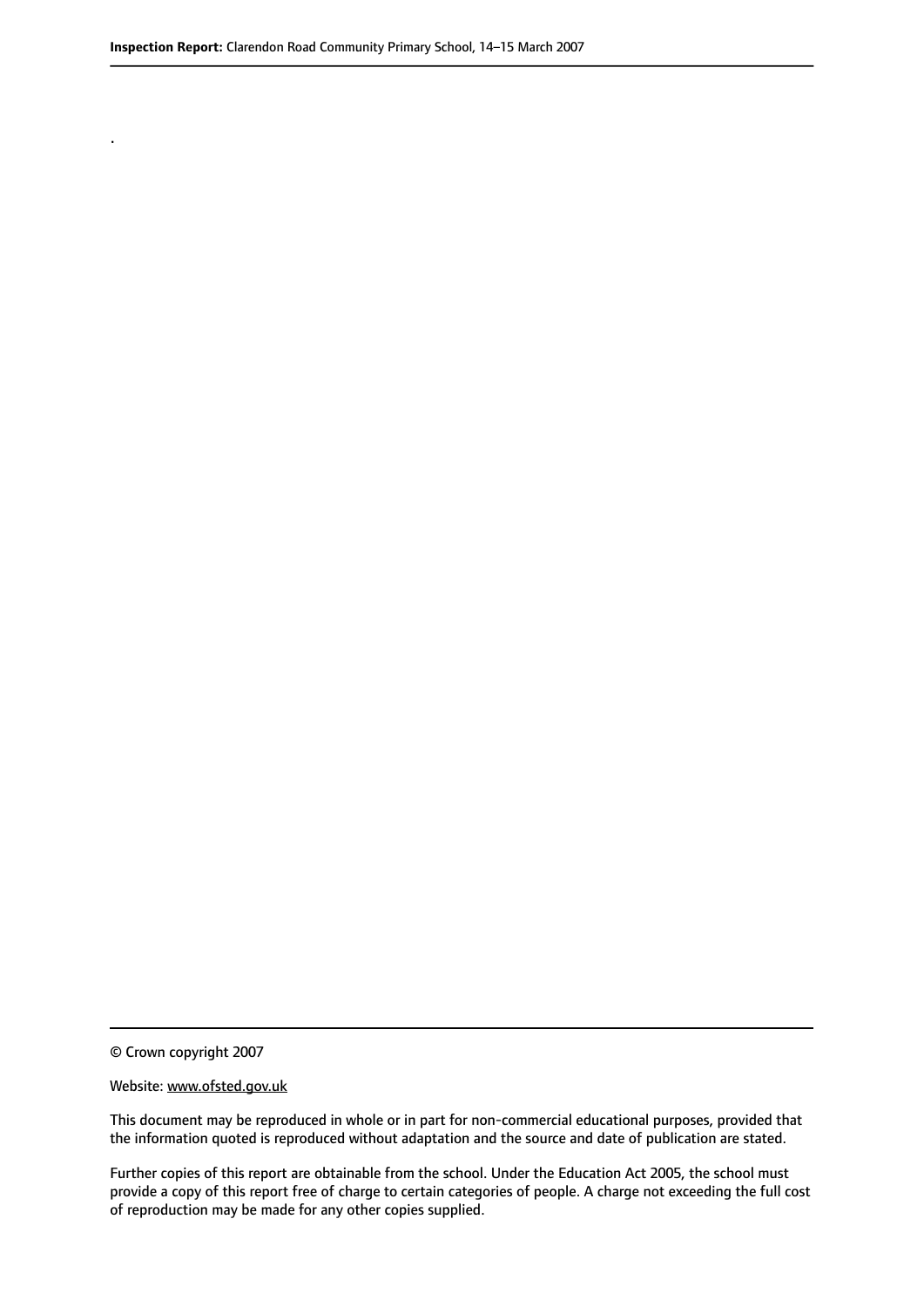# **Introduction**

The inspection was carried out by one of Her Majesty's Inspectors and two Additional Inspectors.

## **Description of the school**

Clarendon Road is a slightly larger than average sized primary school situated in Eccles, a short distance from the city of Manchester. The proportion of pupils eligible to claim free school meals is just above the national average. The majority of pupils are of White British backgrounds and a lower than average number are learning English as an additional language. The number of pupils with learning difficulties and/or disabilities is in line with the national average, although a smaller proportion has a statement of special educational need. The school is accredited with Investors in People and Healthy Schools Awards.

#### **Key for inspection grades**

| Grade 1 | Outstanding  |
|---------|--------------|
| Grade 2 | Good         |
| Grade 3 | Satisfactory |
| Grade 4 | Inadequate   |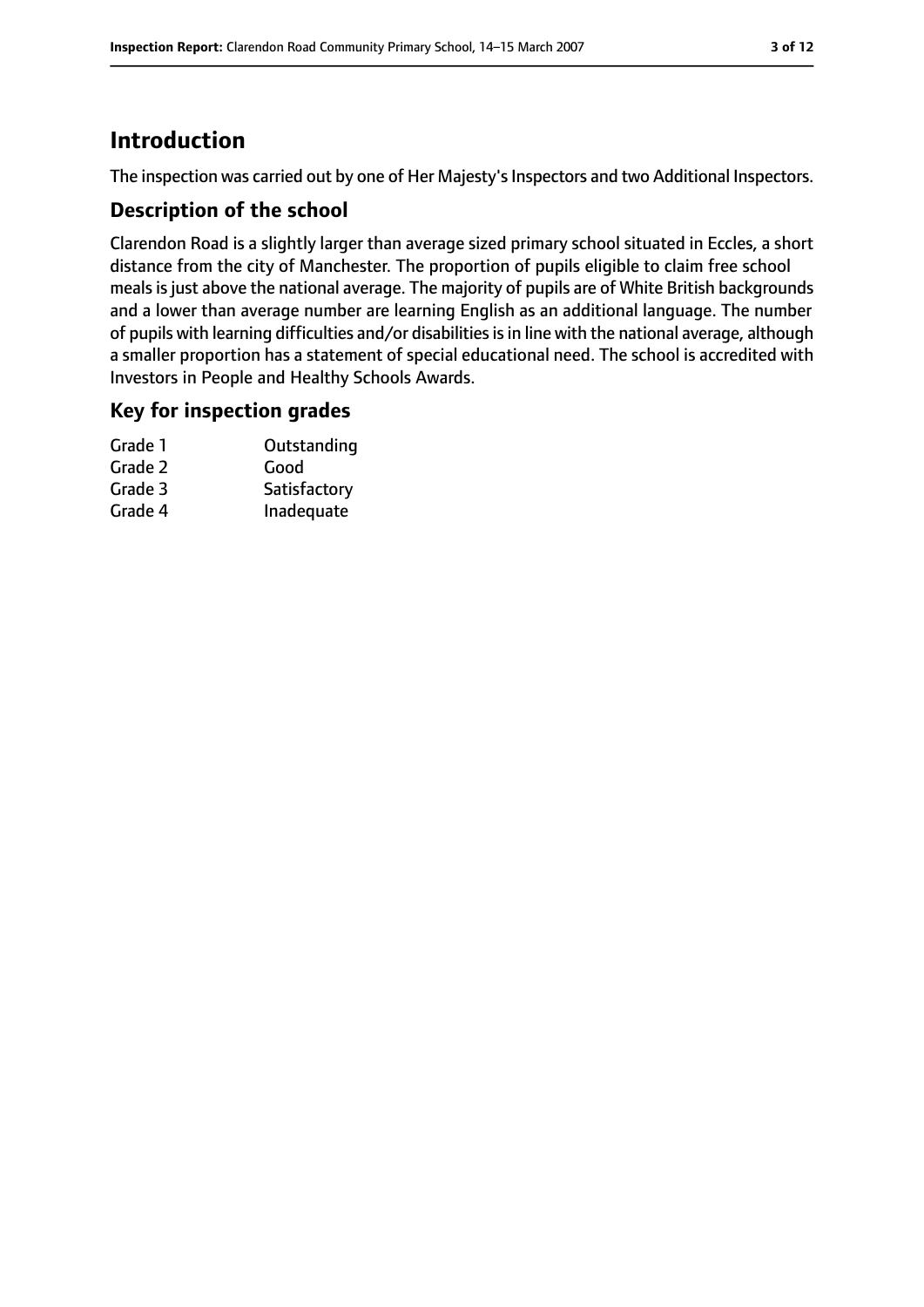# **Overall effectiveness of the school**

#### **Grade: 3**

Clarendon Road Community Primary school provides a satisfactory education for its pupils. It is a caring school in which positive relationships and strong pastoral care make an effective contribution to pupils' good personal development and well-being. The vast majority of parents and carers appreciate the quality of support given to their children, who are happy with their school.

Children are given a good start to their school life in the Foundation Stage with a good quality indoor and outdoor learning environment and a range of enjoyable and purposeful activities. Pupils make satisfactory progress across Key Stages 1 and 2, to reach standards which are near the national average. The 2006 Key Stage 2 national tests showed that standards and achievement in the key area of mathematics were inadequate, as the school had failed to halt a gradual decline in mathematics attainment over the last few years. Pupils are now making satisfactory progress in mathematics lessons. However, insufficient numbers of pupils at the end of both key stages are reaching the higher levels of which they are capable in each core subject.

Teaching and learning are satisfactory overall and recent developments have led to an increase in the proportion of teaching which is now good, so this is an improving picture. Teachers make good use of interactive whiteboards in their lessons and teaching assistants provide good support for groups of pupils. Teachers' use of assessment and target-setting for pupils is improving, but the quality of marking is too variable and the presentation of pupils' work is not given sufficient emphasis.

Pupils have good attitudes and behave well and good support systems are in place for those who find this difficult from time to time. Attendance is now average following a period when it had been a matter of concern and the school does all it can to emphasise the importance of attendance and punctuality to pupils and their families.

The school's curriculum is satisfactory and staff are working to review this and make sure that it is planned effectively to make best use of links between subjects and ensure that progression is clear across the school. The curriculum is enriched by a good range of educational visits and by arrangements for visitors to come in and speak to pupils.

Leadership and management are satisfactory overall and the school provides satisfactory value for money. It is emerging from a period when necessary improvements and changes since the last inspection have been very slow: some of the issues raised at that time remain. However, progress has been made in a number of areas which provide evidence of satisfactory capacity to improve. The weak area within the whole-school leadership isthe quality of itsself-evaluation and monitoring to ensure that leaders at all levels are accountable for their contribution towards raising standards and achievement across the school for all pupils. Recent developments and a sense of optimism on the part of leaders and other staff show that there is a willingness and capability to move forward on the identified areas for development.

Although the school's overall effectiveness is satisfactory, its performance in two respects, standards and achievement in mathematics and the quality of whole-school monitoring and evaluation, are inadequate. Before its next section 5 inspection, Ofsted inspectors may visit the school to monitor the progress it has made in remedying these weaknesses. The school would receive two to five days notice of such a visit.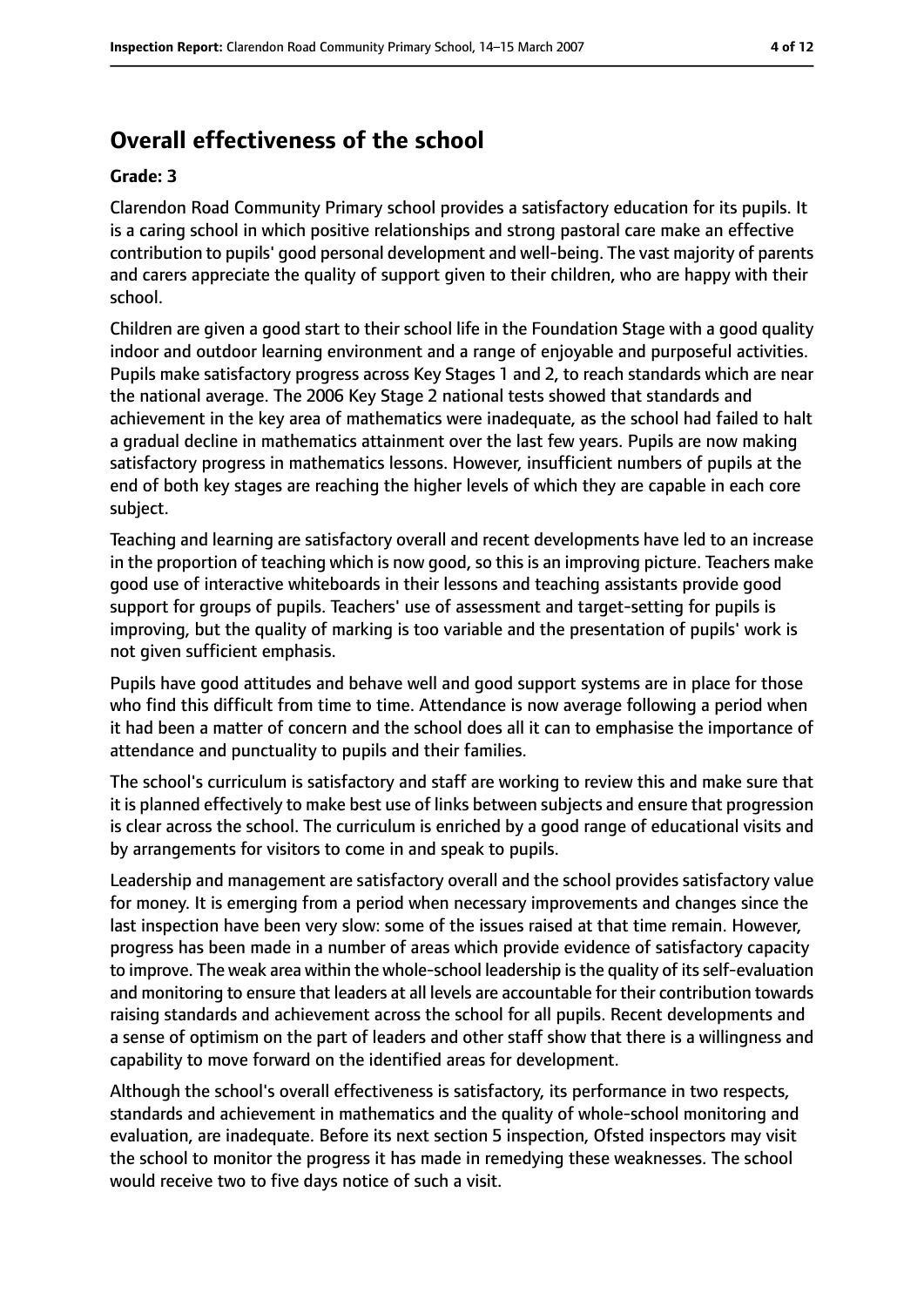## **What the school should do to improve further**

- Raise standards and achievement in mathematics across the school.
- Raise achievement of the more able pupils.
- Improve the effectiveness of leadership and management in evaluating and improving the school's performance.

# **Achievement and standards**

#### **Grade: 3**

Children enter the Nursery with a broadly average range of skills. Good provision in the Foundation Stage ensures that they make good progress and enter Year 1 having reached most of the expected learning goals for that age group. The standards pupils reached in assessments at the end of Key Stage 1 in 2006 were in line with the national average, indicating that they made satisfactory progress. This has been a consistent pattern over several years. Within this picture, however, variations exist. Attainment in writing is slightly better than in mathematics and reading and the number of pupils reaching the higher level in those subjects is below average.

Standards at the end of Key Stage 2 have been consistently around national average levels over the last five years. Although the 2006 national test results for 11 year olds showed that standards in English and science were average overall, mathematics was significantly below average. Based on the previous assessments of those pupils at the age of seven, their progress in English was satisfactory, but inadequate in mathematics. In all three core subjects, the proportion of pupils reaching the higher level of attainment was below average, significantly so in mathematics, and the school did not reach its targets.

Pupils with learning difficulties and/or disabilities, and the relatively small number from different ethnic groups, make similar progressto their peers and sometimes make good progress because of the extra support and guidance they receive. Some higher attaining pupils are not reaching the standards of which they are capable, especially in mathematics. Based on inspection evidence, the school's mathematics targets for the current Year 6 are challenging, but achievable, based on the satisfactory progress currently being made in lessons. This is due to changes that have been made to the organisation of class teaching in mathematics, and additional group sessions to support those who are capable of achieving more.

# **Personal development and well-being**

#### **Grade: 2**

Pupils' personal development and well-being are good. Pupils have positive attitudes towards their work and other activities at school and many expressed their enjoyment of school. Attendance is now broadly average, as a result of the school's efforts to improve this over the last few years. Appropriate systems are in place to promote good attendance and punctuality and monitor the poor attendance of a small minority of pupils.

Behaviour is good overall and pupils say that incidents of bullying are rare. A more consistent approach to dealing with behaviour is being implemented and this has reduced instances of poor behaviour. Pupils say they feel safe at school and older pupils take on responsibilities, such as being playground buddies and prefects.

Spiritual, moral, social and cultural development is good. Pupils have regular times of reflection during collective worship and are encouraged to take responsibility for their actions and the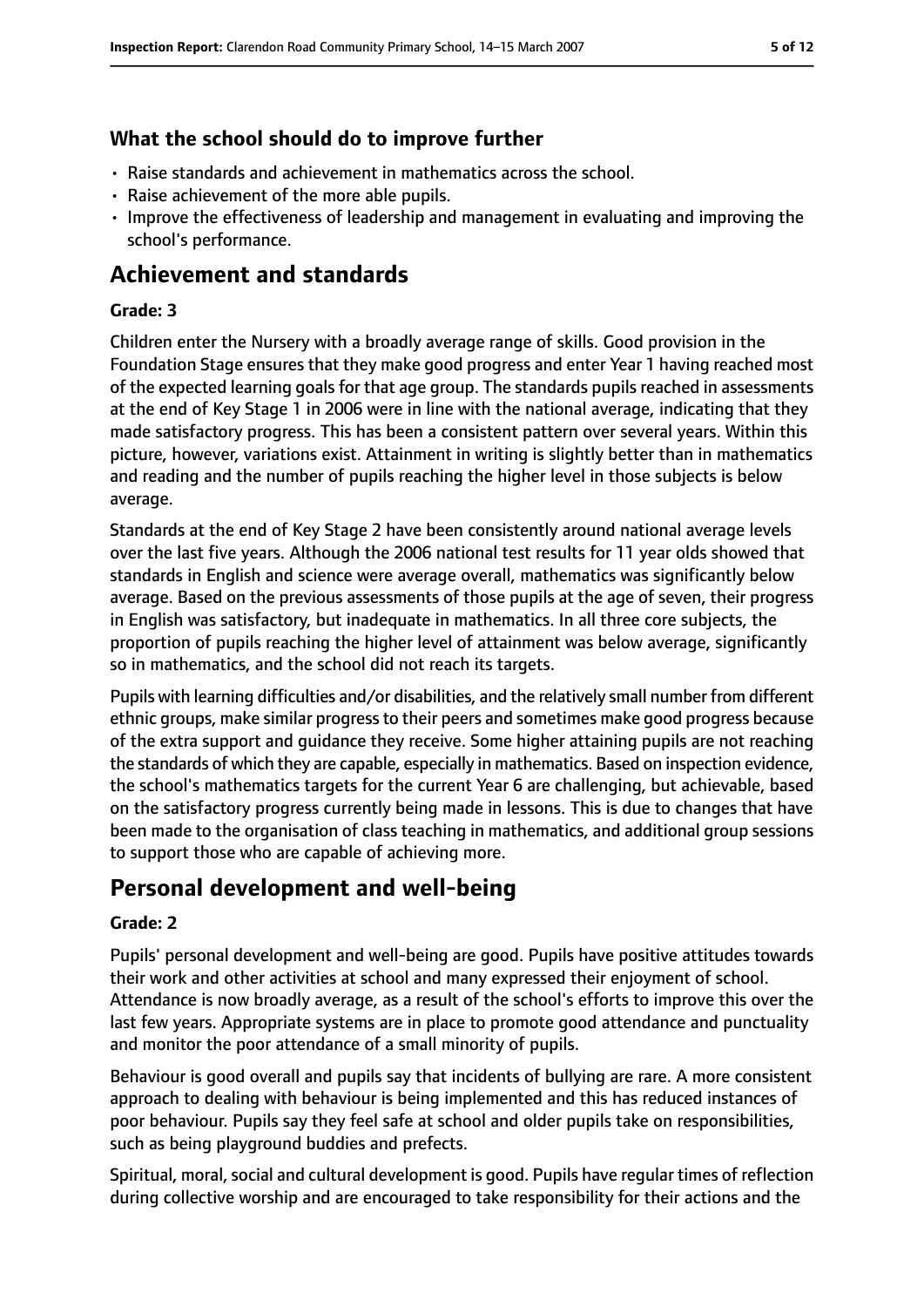choices they make. Most pupils are well mannered, polite and sociable and are confident to talk with adults. The school helps pupils to develop an understanding of community, both within the school and beyond. Pupils' ideas are considered through the school council and during circle time discussions. Pupils are proud of the fact that games for playtimes and plant containers for the playground have been purchased at their request. Pupils are involved in raising funds for charities and put on performances to which members of the local community are invited.

Pupils show a good awareness of what is needed for a healthy lifestyle. Rigorous exercise is part of the daily routine for most. Nutritious food is offered for lunch and break times and drinking water is available throughout the day.

# **Quality of provision**

## **Teaching and learning**

#### **Grade: 3**

The quality of teaching and learning is satisfactory overall. In some lessons higher attaining pupils are not sufficiently challenged, so they do not make the progress of which they are capable. However, the proportion of good teaching is improving and is evenly spread across the school. Relationships are good and most pupils display positive attitudes towards their learning. Teachers make good use of interactive whiteboards to assist in presenting subjects and showing visual explanations to enhance their lessons.

The school's organisation of pupils in mixed-age classes is well managed, and younger pupils are sometimes taught with their peers in smaller groupings. Teaching assistants provide good support for pupils with learning difficulties and/or disabilities.

The use of assessment to improve learning is not fully developed acrossthe school. The marking of pupils' work is often not evaluative or useful in pointing the way forward and ensuring that pupils know what they have to do next to improve their work. Although some pupils are aware of their targets, teachers do not refer to these frequently in lessons in order to reinforce them. The presentation of work in pupils' books is often untidy as teachers do not consistently emphasise the importance of this.

Good teaching features secure teacher knowledge, enthusiasm and high expectations of pupils' behaviour, work rate and independence. In these lessons there is no time slippage and teachers make sure that pupils are actively engaged in a range of appropriate activities which hold their interest, so that good progress is made by all pupils. Learning objectives are shared with the pupils and regularly referred to so that they are clear about what they are expected to know by the end of the lesson. The effective use of praise and encouragement, whilst also providing a good level of challenge, successfully promotes pupils' self-esteem and confidence. Good knowledge about individual pupils enables the teacher to direct questions and provide support to the best effect and to clarify any misunderstandings pupils may have.

## **Curriculum and other activities**

#### **Grade: 3**

The curriculum meets statutory requirements and makes a satisfactory contribution to pupils' progress and personal development. Provision for sport is enhanced by specialist teaching and pupils appreciate the range of sporting opportunities beyond the school day.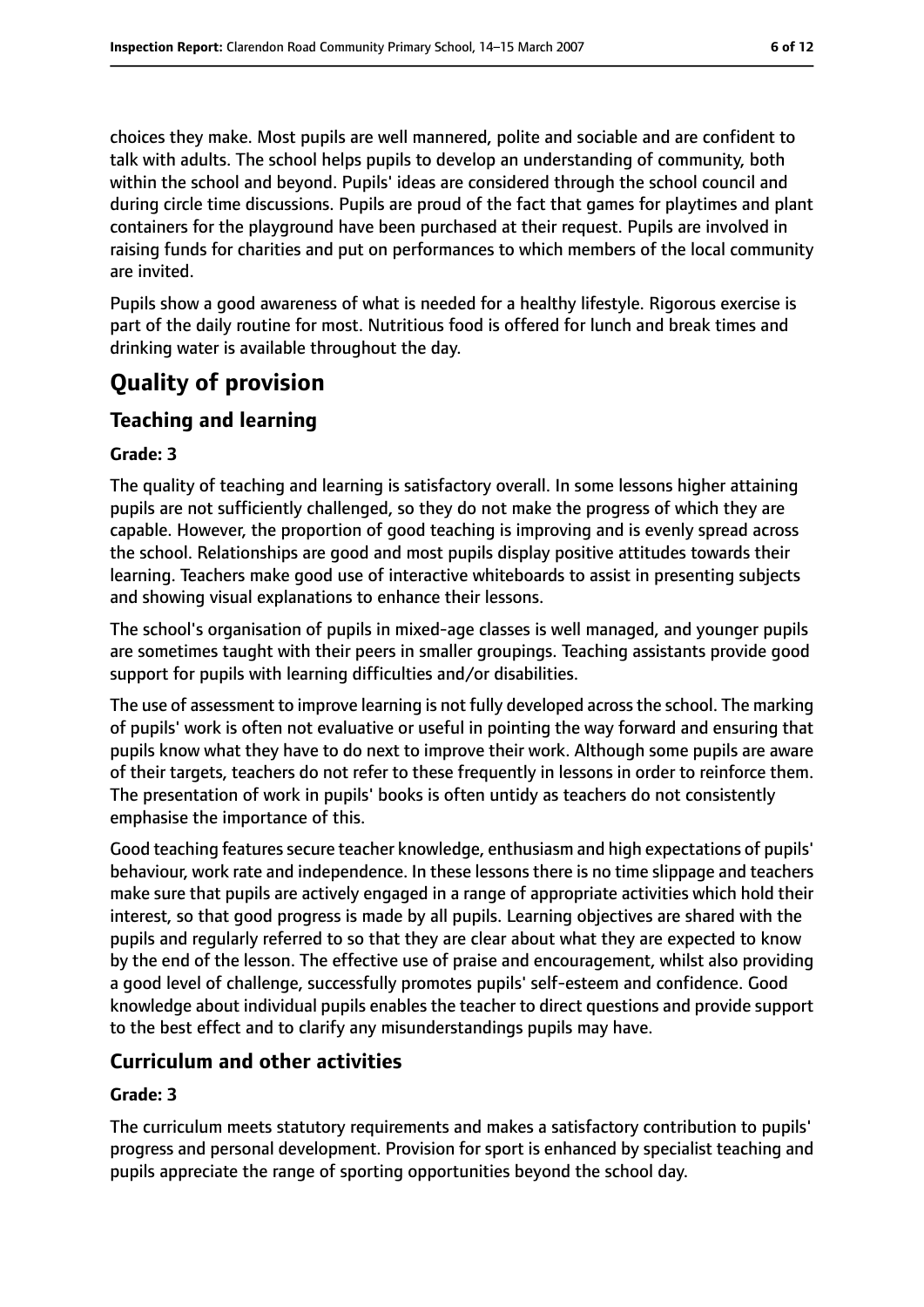In the Foundation Stage the learning environment has been greatly enhanced by a well-planned, safe and stimulating outdoor learning area. This complements the very good indoor environment in providing for all the required areas of learning. A good range of activities are well organised, purposeful and build on what children know and can do. This helps pupils to achieve well and gives them a good start to their school life.

The school is currently reviewing its curriculum to improve the continuity and progression of pupils' learning and this has improved provision in science, for instance. The school is aware that the quality of resources and learning in mathematics is an area of concern and has enlisted the support of the local authority in making improvements across the school. A start has been made on making use of links between subjects, for example in teaching writing skills such as note-taking in a history lesson. Trips, such as tracing the Roman walls at Chester and visits to places such as the Jewish museum and Ordsall Hall, bring history, religious education and English more alive for pupils. Facilities for information and communication technology (ICT) have been improved since the last inspection. Good use is made of the classroom interactive whiteboards and the computer suite to make a positive contribution to teaching and learning.

### **Care, guidance and support**

#### **Grade: 3**

Care, guidance and support are satisfactory overall with some good features. Staff are committed to the care of all groups of pupils and this is one of the reasons why personal development is good.

The lunchtime nurture group and relaxation sessions help pupils deal with their emotions and are having a positive impact on those who display inappropriate behaviour from time to time. The school promotes a healthy and safe lifestyle and has achieved the Healthy School Award. Risk assessments are completed and there are effective child protection arrangements in place.

Some staff give clear guidance on what pupils need to do to improve the standard of their work. However, the support and guidance provided is not consistent across all lessons and this is preventing some from reaching their full potential. There is effective support for pupils with learning difficulties and/or disabilities: their individual education plans are regularly evaluated to identify next steps in learning.

The arrangements for children entering Foundation Stage and when moving into Year 1 are good and help them to settle quickly. Similarly, pupils in Year 6 are helped to make the transfer to the next stage of their education as smoothly as possible. However, the school is aware that improvements can be made to the way it shares information to improve transition between Years 2 and 3 in order to improve progress in Year 3.

# **Leadership and management**

#### **Grade: 3**

Leadership and management of the school are satisfactory overall but there are inadequacies in the way in which the school monitors and improves its performance. At the time of the last inspection, aspects of leadership and management were judged to be unsatisfactory. This was because the leadership roles of key staff were unclear and the quality of monitoring and evaluation, assessment and communication were weak.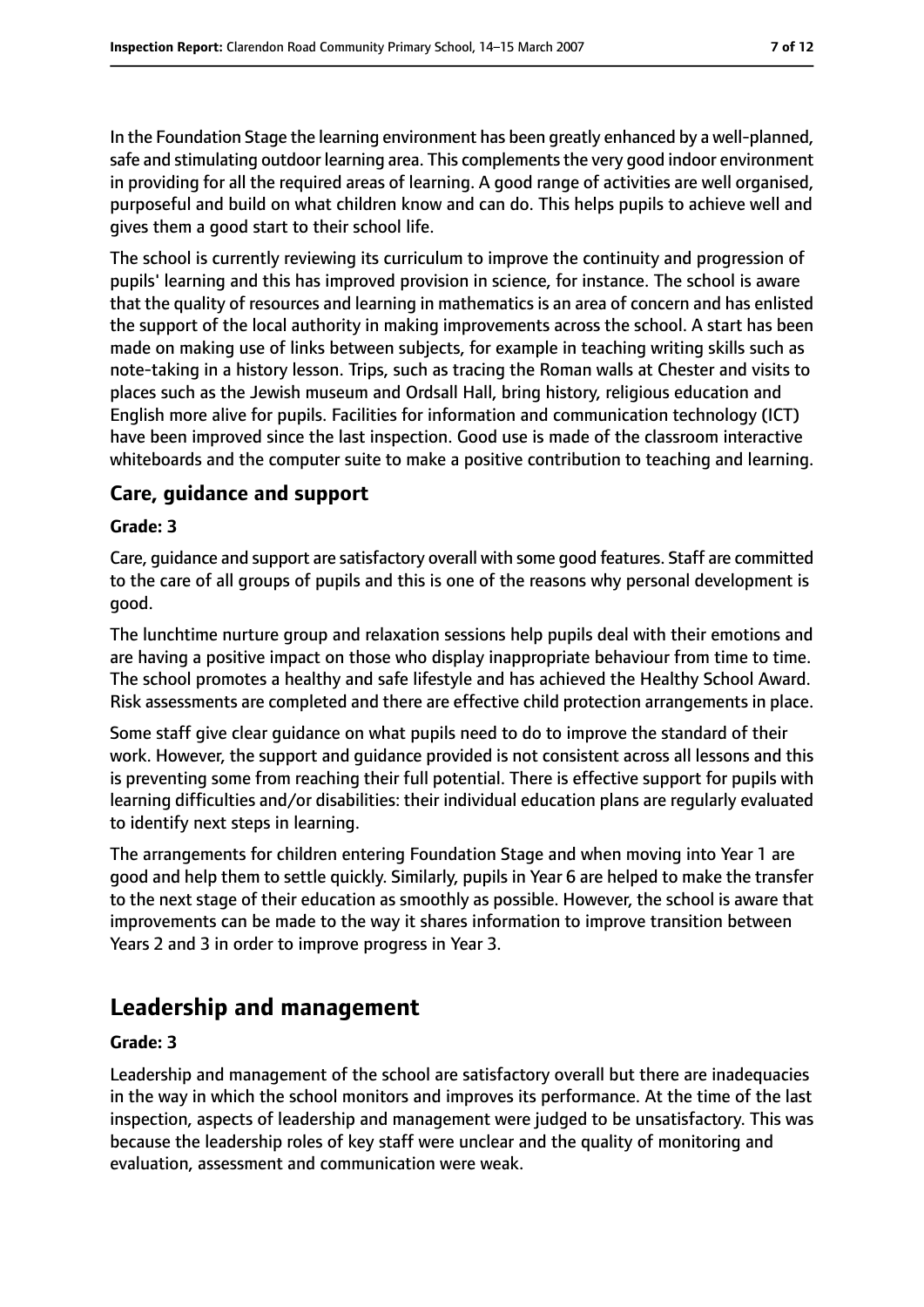The school has made satisfactory progress since the last inspection. Although the key areas for improvement at that time have not yet been fully met, other aspects have moved on successfully under the leadership of the headteacher. For example, improvements have been made in financial management, Key Stage 2 standards in English, science and ICT, and in the quality of the accommodation and resources. In addition, key staffing appointments in recent years are leading to improved teaching and learning in Key Stage 2 classes.

However, slower progress has been made in developing leadership and management at all levels across the school to ensure continuity and consistency of approach. Information on pupils' standards and progress is maintained and is only now beginning to make a useful contribution to target-setting. Middle leaders have not been analysing this well enough to identify particular subject strengths and areas for improvement. It is not yet being utilised effectively to sharpen teaching and raise expectations of what all pupils should achieve, especially the more able.

Although leaders have an accurate picture of the school's general strengths and weaknesses, its self-evaluation systems lack rigour and a clear structure which feeds into school improvement planning. This hasled to development plans which are insufficiently thorough or clearly focused on the shared responsibility for raising standards and deciding whether actions make a positive difference to the pupils. Timescales are not clear so that progress in key issues may not be reported back to staff and governors in a timely manner. The slow decline in mathematics achievement over the last few years has not been halted quickly enough.

Governors fulfil their statutory duties, but are not fully involved in strategic development planning and monitoring of progress. They are aware that improvements could be made to the way they hold the school to account for the quality of its provision.

The vast majority of parents and carers are supportive of the school, its headteacher and staff and are content that their children are happy there. The school is working to further improve its partnership with parents, as seen in a recent and successful open day which encouraged parents to join lessons and learn more about how mathematics is taught.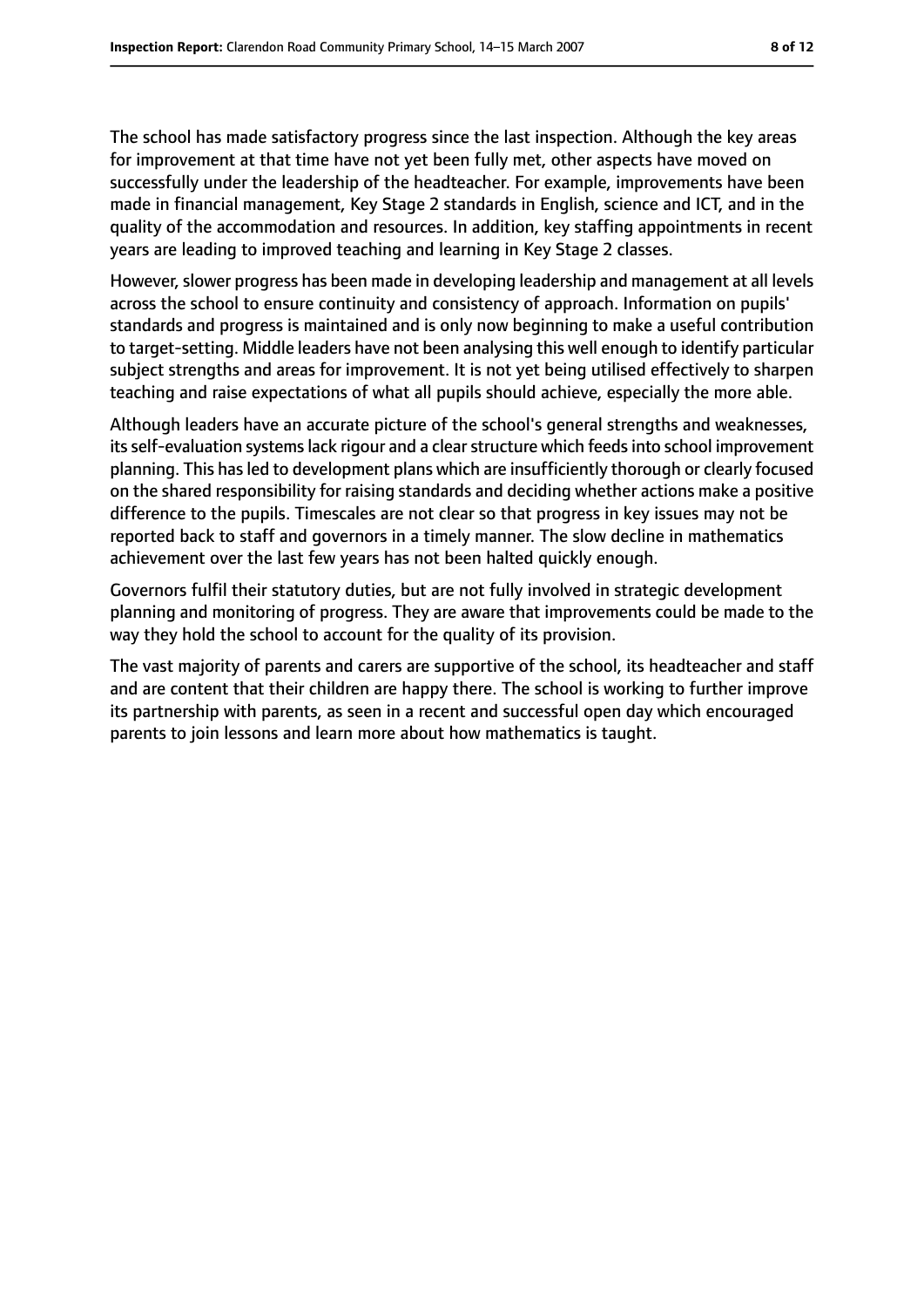**Any complaints about the inspection or the report should be made following the procedures set out in the guidance 'Complaints about school inspection', which is available from Ofsted's website: www.ofsted.gov.uk.**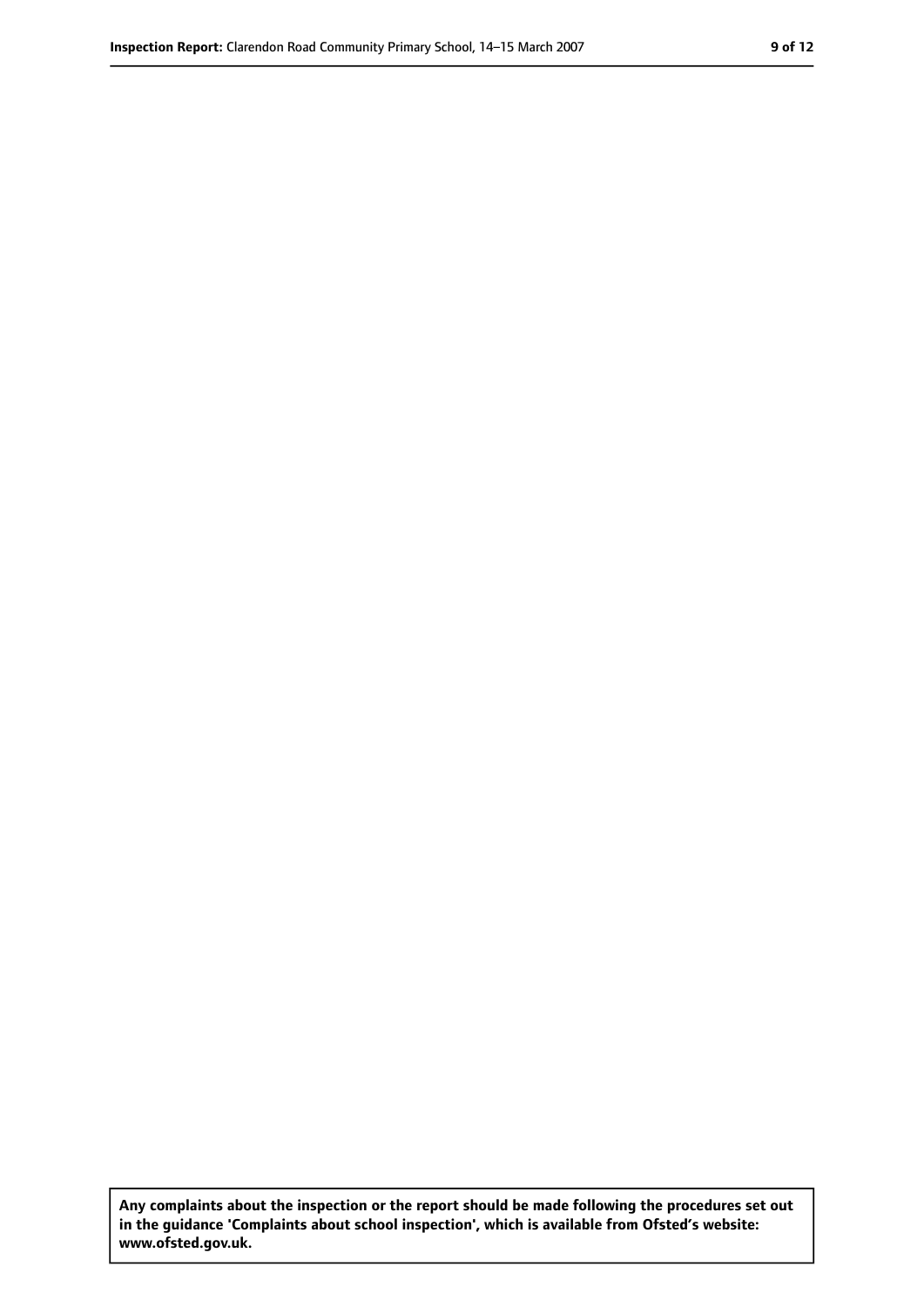# **Inspection judgements**

| Key to judgements: grade 1 is outstanding, grade 2 good, grade 3 satisfactory, and grade 4 | <b>School</b>  |
|--------------------------------------------------------------------------------------------|----------------|
| inadeauate                                                                                 | <b>Overall</b> |

# **Overall effectiveness**

| How effective, efficient and inclusive is the provision of education, integrated<br>care and any extended services in meeting the needs of learners? |     |
|------------------------------------------------------------------------------------------------------------------------------------------------------|-----|
| How well does the school work in partnership with others to promote learners'<br>well-being?                                                         |     |
| The quality and standards in the Foundation Stage                                                                                                    |     |
| The effectiveness of the school's self-evaluation                                                                                                    |     |
| The capacity to make any necessary improvements                                                                                                      |     |
| Effective steps have been taken to promote improvement since the last<br>inspection                                                                  | Yes |

# **Achievement and standards**

| How well do learners achieve?                                                                               |  |
|-------------------------------------------------------------------------------------------------------------|--|
| The standards <sup>1</sup> reached by learners                                                              |  |
| How well learners make progress, taking account of any significant variations between<br>groups of learners |  |
| How well learners with learning difficulties and disabilities make progress                                 |  |

## **Personal development and well-being**

| How good is the overall personal development and well-being of the<br>learners?                                  |  |
|------------------------------------------------------------------------------------------------------------------|--|
| The extent of learners' spiritual, moral, social and cultural development                                        |  |
| The behaviour of learners                                                                                        |  |
| The attendance of learners                                                                                       |  |
| How well learners enjoy their education                                                                          |  |
| The extent to which learners adopt safe practices                                                                |  |
| The extent to which learners adopt healthy lifestyles                                                            |  |
| The extent to which learners make a positive contribution to the community                                       |  |
| How well learners develop workplace and other skills that will contribute to<br>their future economic well-being |  |

# **The quality of provision**

| How effective are teaching and learning in meeting the full range of the<br>learners' needs?          |  |
|-------------------------------------------------------------------------------------------------------|--|
| How well do the curriculum and other activities meet the range of needs<br>and interests of learners? |  |
| How well are learners cared for, guided and supported?                                                |  |

## **Annex A**

 $^1$  Grade 1 - Exceptionally and consistently high; Grade 2 - Generally above average with none significantly below average; Grade 3 - Broadly average to below average; Grade 4 - Exceptionally low.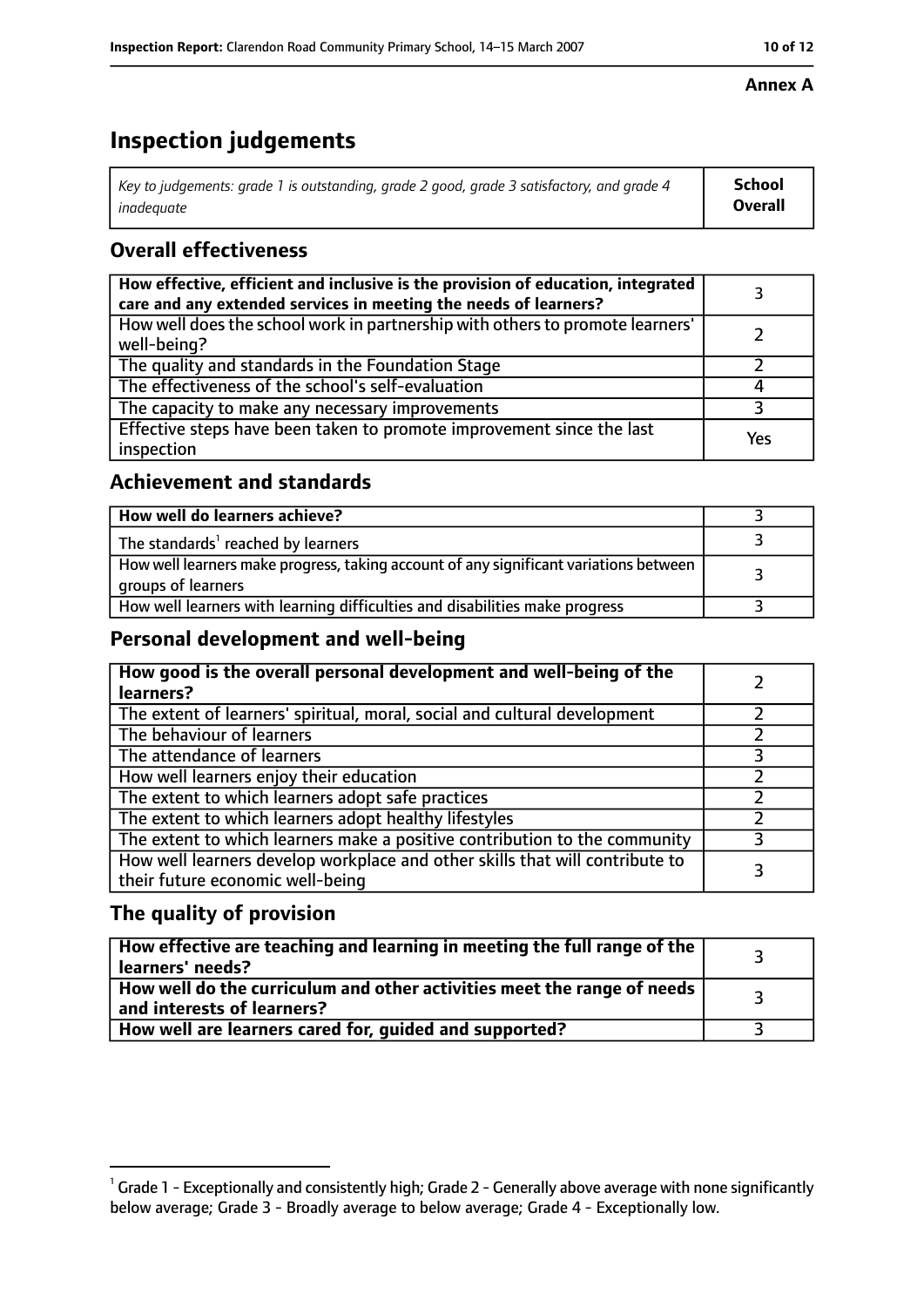#### **Annex A**

# **Leadership and management**

| How effective are leadership and management in raising achievement<br>and supporting all learners?                                              | 3   |
|-------------------------------------------------------------------------------------------------------------------------------------------------|-----|
| How effectively leaders and managers at all levels set clear direction leading<br>to improvement and promote high quality of care and education |     |
| How effectively performance is monitored, evaluated and improved to meet<br>challenging targets                                                 |     |
| How well equality of opportunity is promoted and discrimination tackled so<br>that all learners achieve as well as they can                     |     |
| How effectively and efficiently resources, including staff, are deployed to<br>achieve value for money                                          | 3   |
| The extent to which governors and other supervisory boards discharge their<br>responsibilities                                                  | 3   |
| Do procedures for safequarding learners meet current government<br>requirements?                                                                | Yes |
| Does this school require special measures?                                                                                                      | No  |
| Does this school require a notice to improve?                                                                                                   | Nο  |